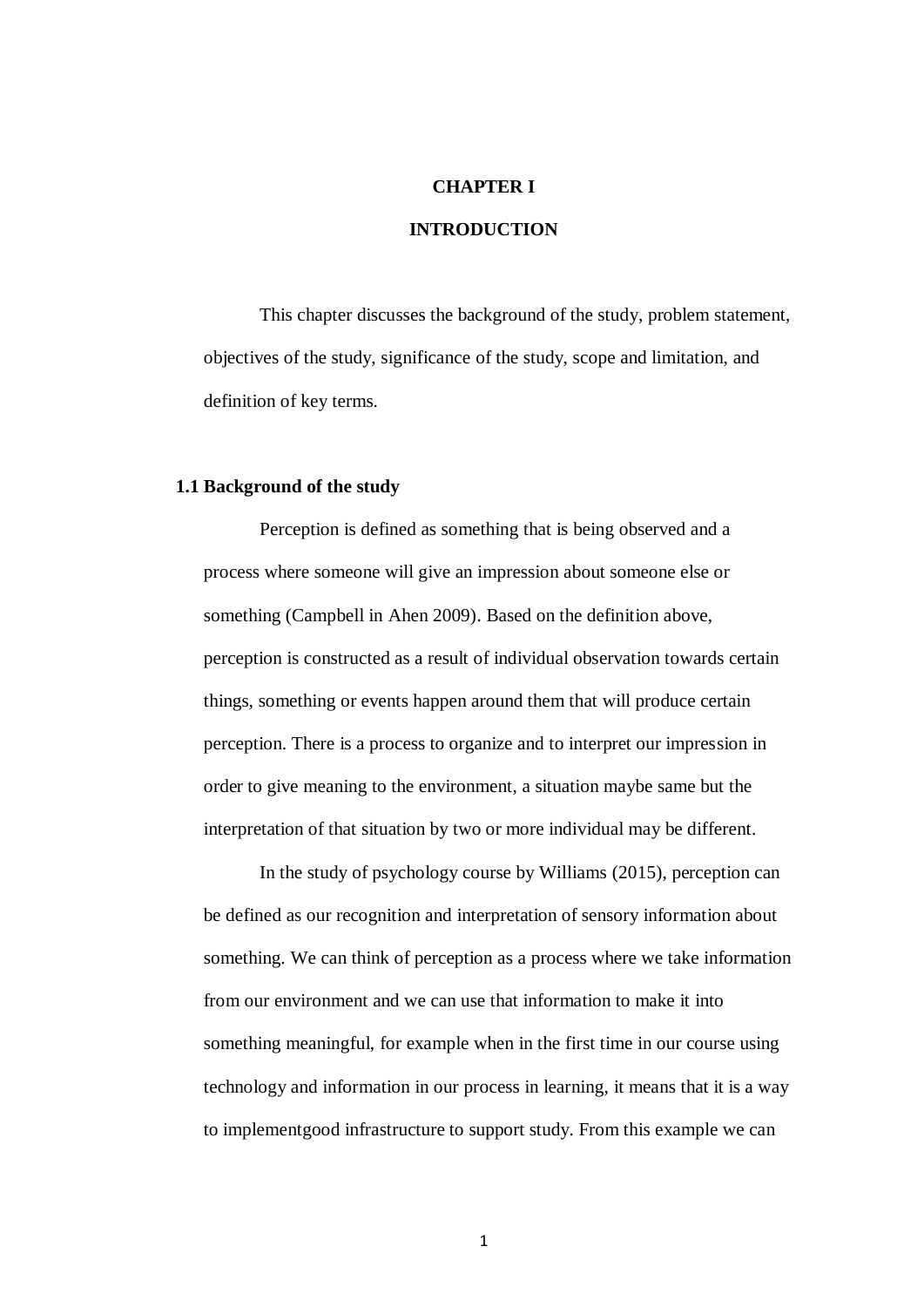see that perception is an opinion that is given by looking at the events and something occurs in our environment.

Teaching English as a foreign language cannot be separated from the development of ICT (Information and communication technology). ICT is defined as the use of electronic tools especially computers to share, to analyze, and to send information (Hornby in Chinwe, 2009). The purpose of ICT in education is enhancing the process of teaching learning through the interaction of recourses material, the control of the lecturer, and the course contents of the curriculum (Nwite in Chinwe, 2009).

ICT is one of the important tools in education world. There are many advantages of using ICT in education, for an example ICT can be used by students to be more active in their learning rather than be a passive observer or listener (Saleh in Al-Harbi, 2014). ICT is also increasing problem – solving skill, fostering collaborative learning, providing flexible learning opportunities and increasing productivity (Chambers in Al – Harbi, 2014). ICT has many benefits in education, so there are many countries that provide allocation budget for ICT implementation in education.

Since the late 1990s, many governments in every country have developed strategic plan to increase the use of ICT in their education systems (Pelgrum in Al – Harbi, 2014). Furthermore, ICT is considered important to improve the effectiveness of teaching and learning process in schools or university.

2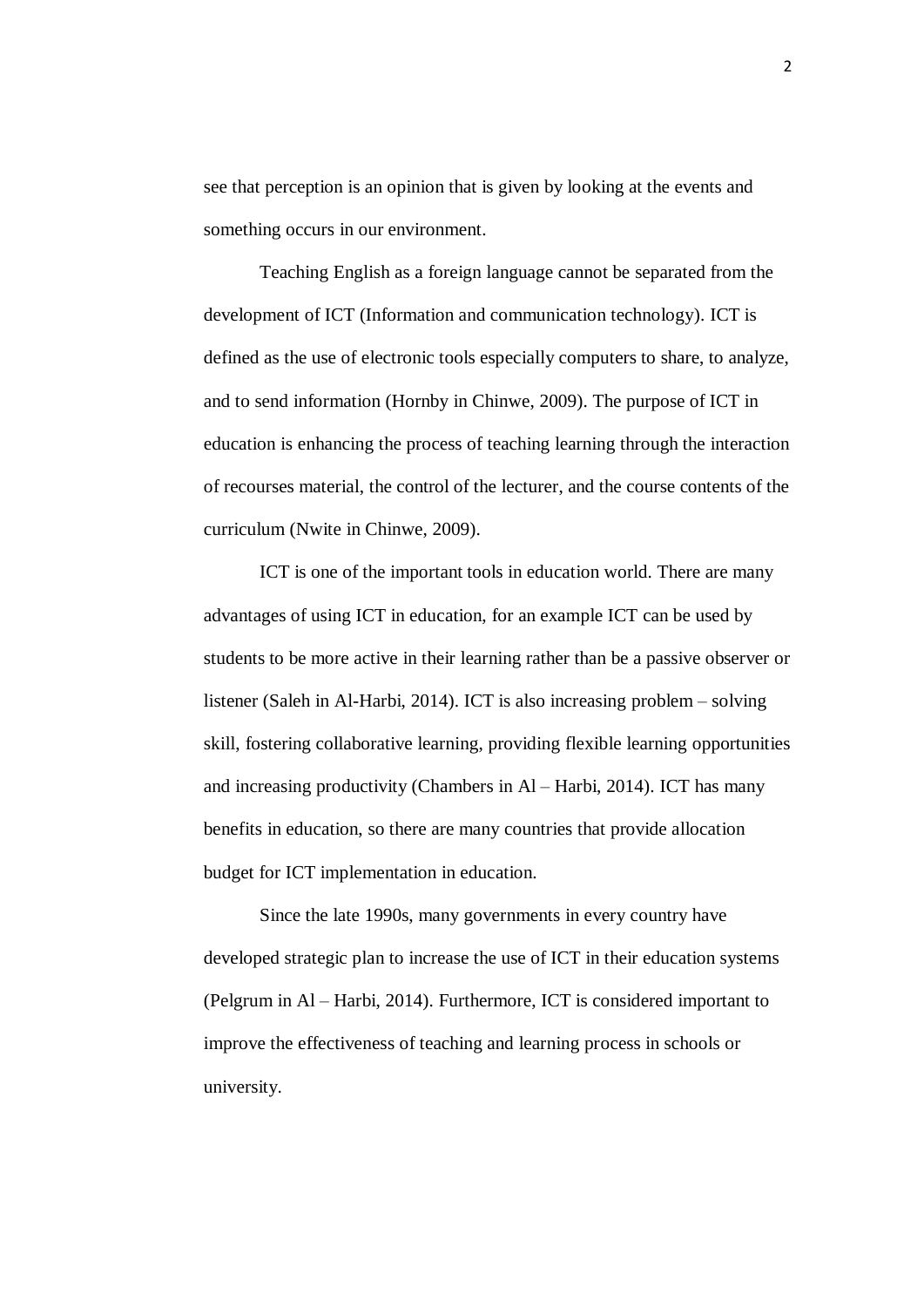One way of implementing ICT in education is  $E -$  Learning (Electronic Learning).  $E -$ Learning is one of the new ways in education world. Electronic learning is changing the way teaching and learning on university (Ahmed in Tagoe, 2012). Essentially, e-learning is usually defined as a type of learning that uses information and communication technology (ICT) via the internet, intranets, extranets or manyothers to improve the quality of teaching and learning. Other definition of E – Learning is a tool that is used by lecturer to deliver of course material via electronic media, such as internet, intranet, extranet satellite broadcast, audio or video tape, interactive TV, and CD – ROM (Selim in Tagoe, 2012). E – Learning is divided into different kinds of web, from web – supplemented course and individual web, and then they mix both of webs and finally, there is an online course (OECD in Tagoe, 2012). The function of  $e$  – learning is giving communication and interaction between lecturer and students in teaching learning process.

E – Learning is useful in teaching thesis writing class at English department, because thesis writing needs more process to understand the material such as discussion and feedback from the lecturer. E – Learning has been implemented in thesis writing class. Lecturer and students use e – learning in that subject to share material and assignment for students and to submit students' assignment and then they discuss one of students' assignments in online course. They are able to give opinion easily through internet connection and the students are able to ask question and submit their assignment through e – learning.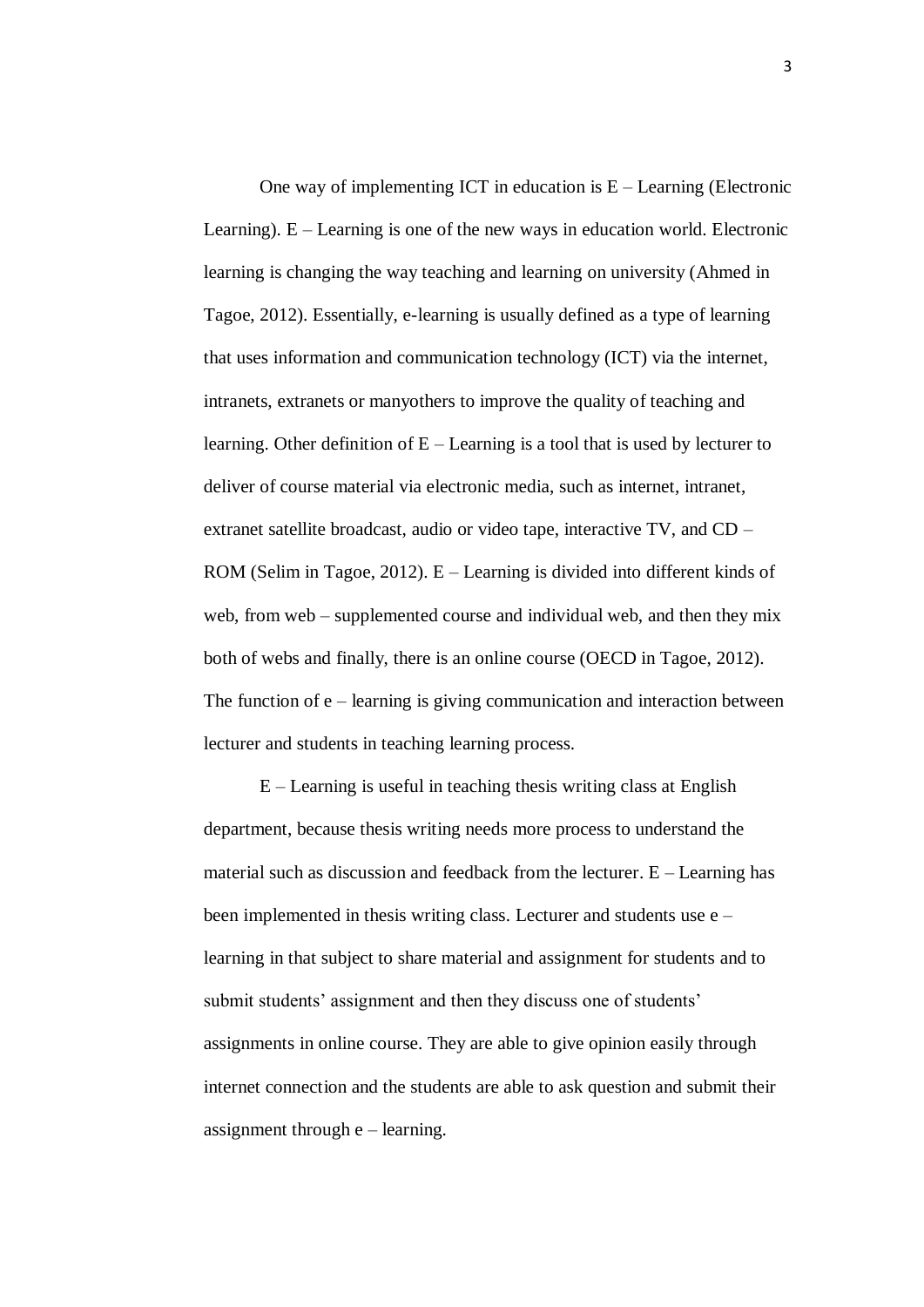The development of technology and communication in education aspect has already been fast. Lecturer and students have to use technology and communication in the process of teaching learning. In University of Muhammadiyah Gresik especially in thesis writing class the lecturer and students have used e – learning in the process of learning activity.The students use e – learning in the first time in that class, because they never do learning activity through e – learning before. In this research the writer wants to know three aspects relate to implementing  $e$  – learning in thesis writing class. They are: do the students' understand about the material if the teaching learning process happens in e – learning? Doesit help students to study thesis writing well or not? What is students' opinion about e – learning that hasbeen implemented in thesis writing class? Based on the three aspects above, the researcher will know the students' perception towards e – learning. Students' perception is very important because it will show how to implement e – learning in thesis writing class, it gives evaluation that  $e$  – learning gives many advantages if learning process runs well or not and it based on the students' need in their point of view or not.

Based on the problem above the researcher is interested in analyzing students' perception towards e – learning in thesis writing class at Muhammadiyah University of Gresik. This study will focus on observing students' perception about the implementation e – learning in their class. In addition the researcher will also conduct questionnaire for all students to find

4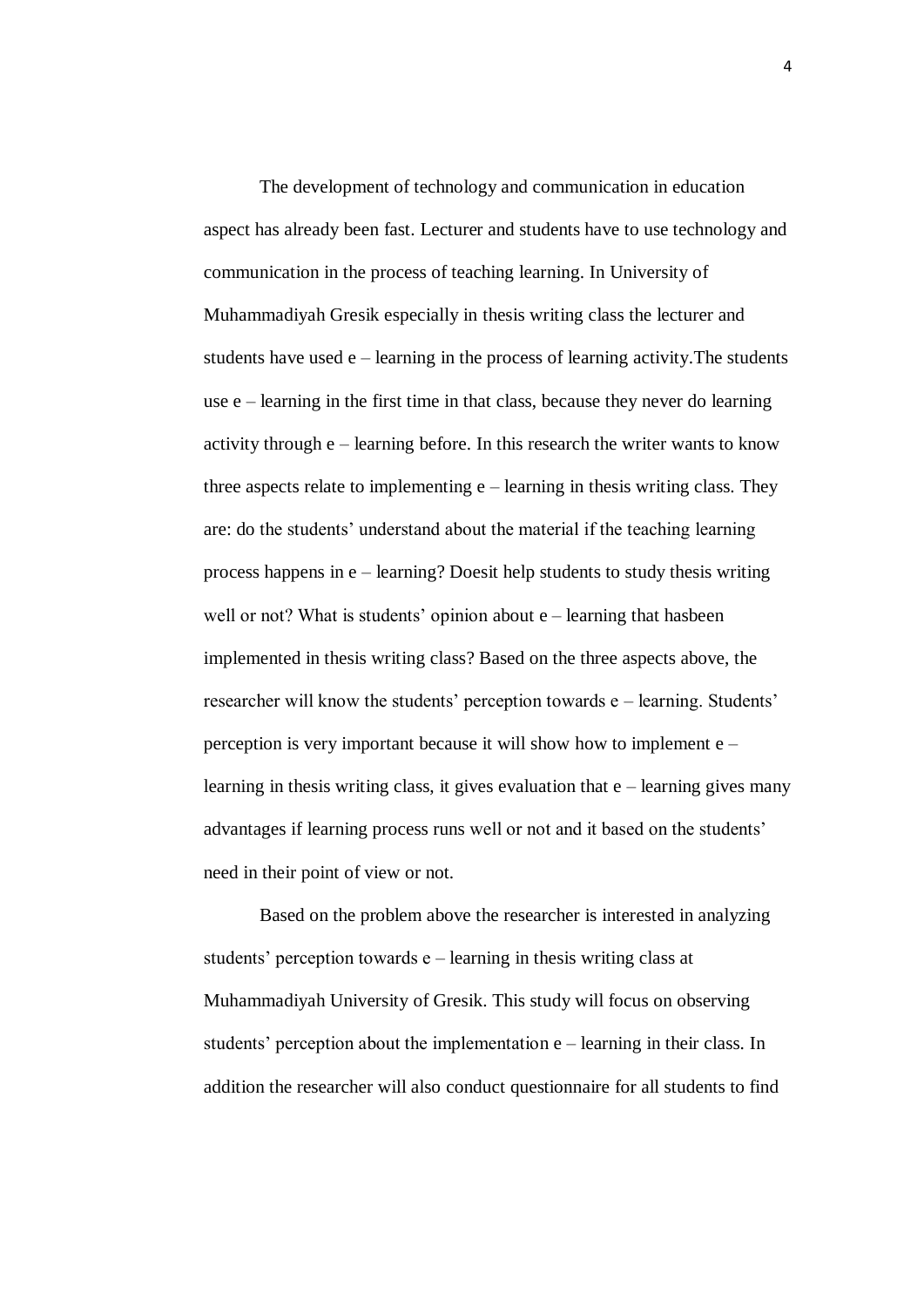out their responses on the application of new facilitation in their teaching learning activities.

## **1.2 Problem Statement**

Related to the background of the study, the researcher wants to answer the following research question:

How is students' perception towards  $e$  – learning in thesis writing class at University of Muhammadiyah Gresik?

### **1.3 Objective of the Study**

Related to the problem statement above, the objective of the research is to investigate students' perception towards e – learning in thesis writing class at University of Muhammadiyah Gresik.

# **1.4 Significance of the Study**

This study is projected to give more involvement to both of theoretical and practical improvement on teaching and learning in thesis writing subject.

## 1.4.1 Theoretical Significance

This study is conducted to comprehend the phenomenon of university students' view on e – learning. Moreover, it can enrich the literature of teaching and learning process through e – learning that is implemented in thesis writing class and the result of this study is hoped to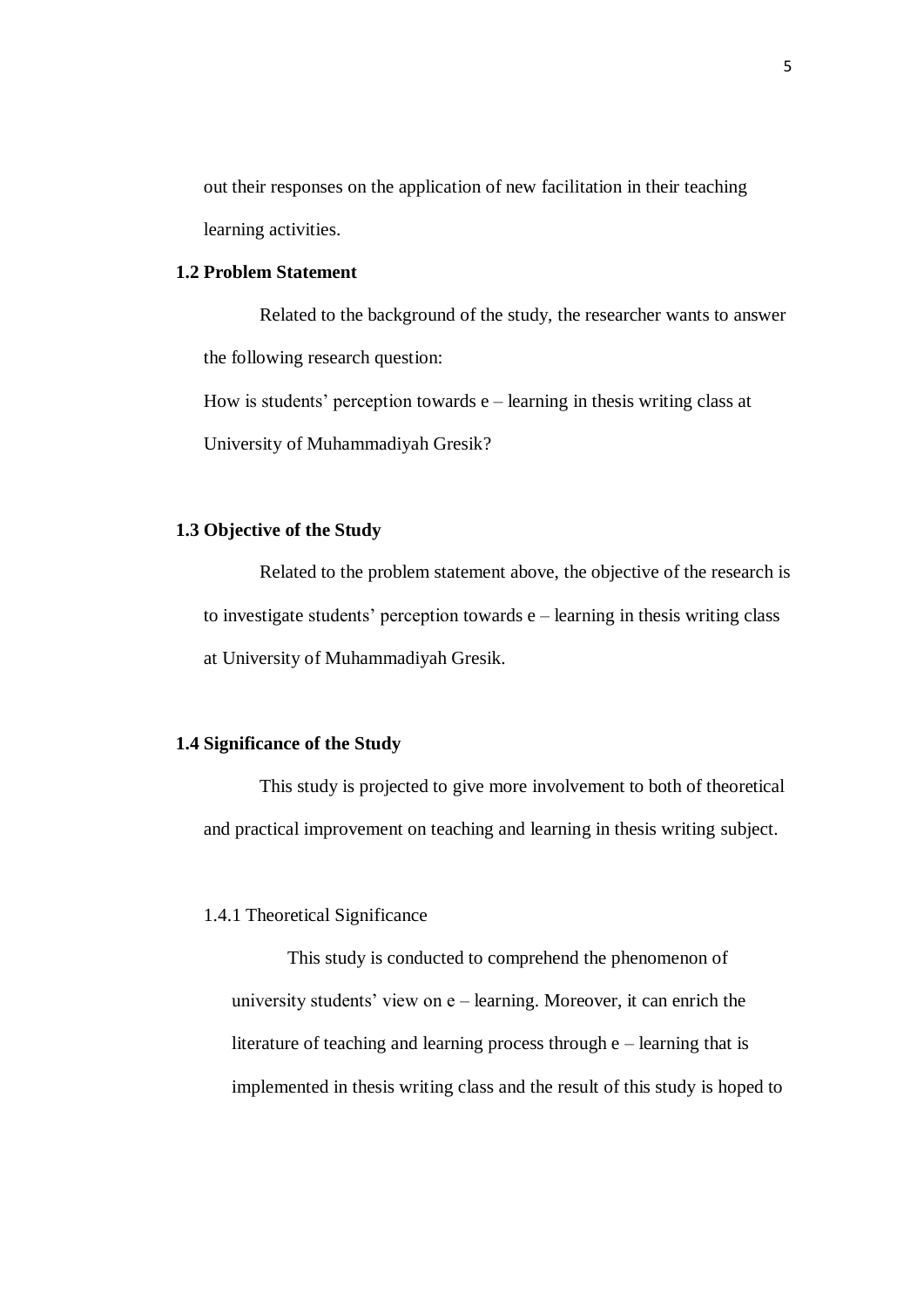be able to use as a reference by researcher who wants to conduct a similar research.

1.4.2 Practical Significance

This study will become an evaluation of  $e$  – learning implementation in thesis writing class for the lecturer and also the university because it is the first time thesis writing class used  $e$  – learning. This study also can be facilitation for students to express their opinion during teaching learning process through e – learning.

## **1.5 Scope and Limitation**

The scope of this study is university students' view on the implementation of e – learning in thesis writing class. The researcher will find response of the students towards e – learning. The limitation in this study is the implementation of  $e$  – learning that have been implemented in thesis writing class. In thesis writing class, e – learning is used to share material and assignment, submit students' assignment in every task based on the deadline and then lecturer and all the students discuss it together or give comment and feedback to their assignment. When lecturer and students discuss assignment, give comment, and feedback, they are in a teaching learning time, and sometimes they are in different place. Every student who joins in e learning discussion, they haveto fill students' attendant list, but not all the teaching learning process occurs in e - learning.